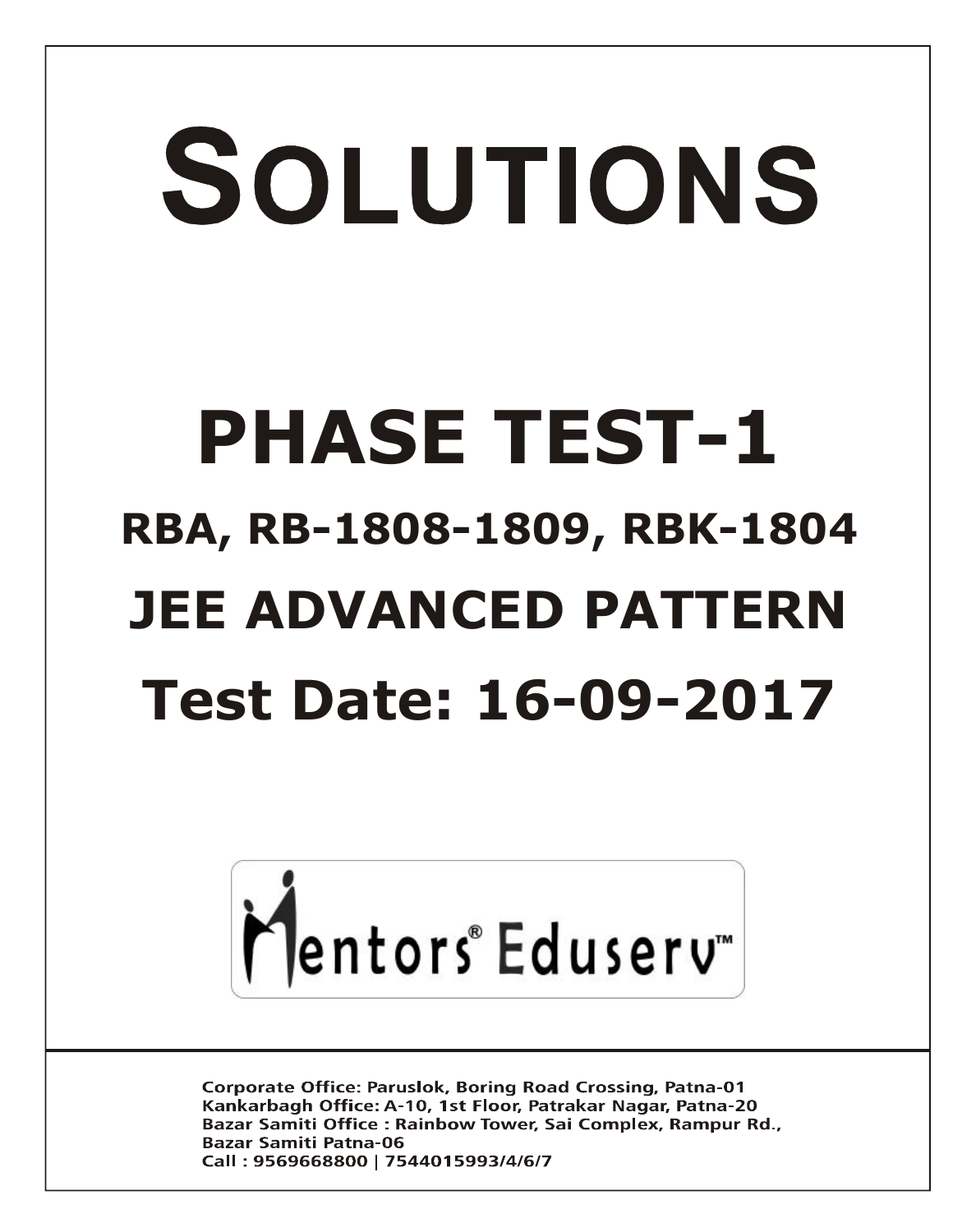## **PHYSICS**



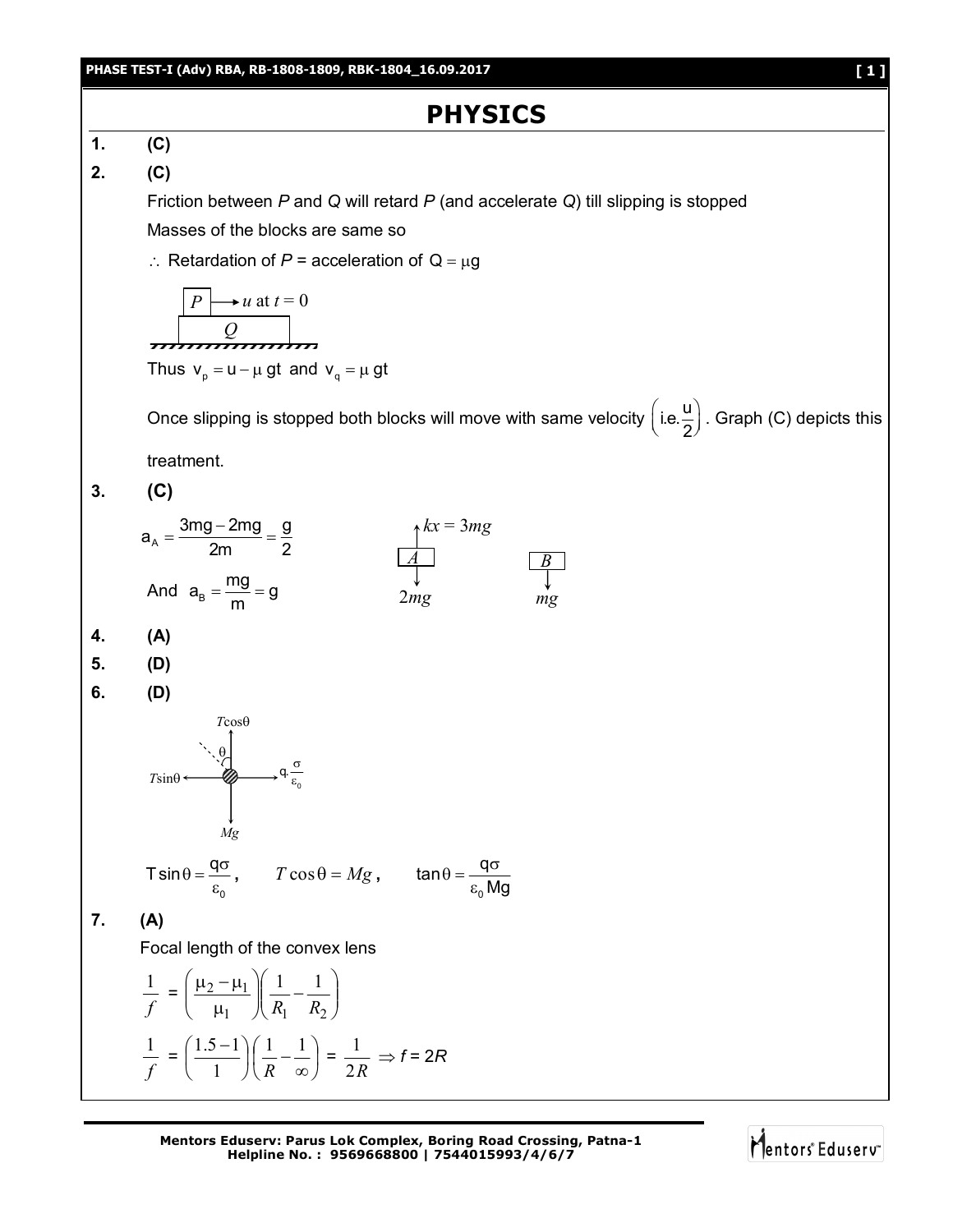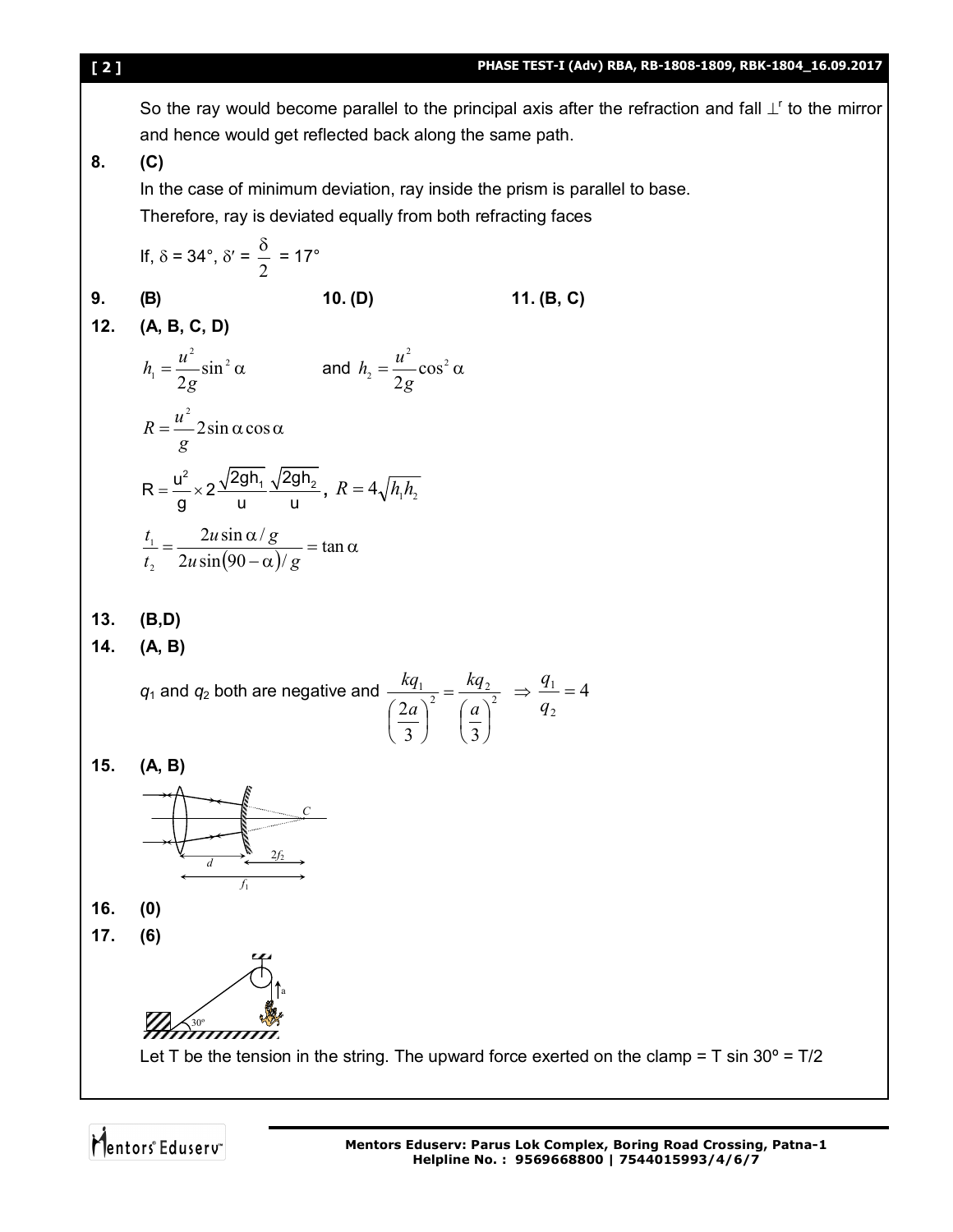T/2 = 40N ⇒ T = 80N, a = 
$$
\frac{T - mg}{m} = \frac{80 - 50}{5} = 6
$$
m/s<sup>2</sup>  
\n18. (6)  
\n $\vec{v}_{B\ell} = 4$  m/s  $\uparrow$   
\n $\vec{v}_{B\ell} = \vec{v}_B - \vec{v}_\ell$   
\n $4$  m/s =  $\vec{v}_B - 2$ m/s  
\n $\vec{v}_B = 4 + 2 = 6$  m/s.  
\n19. (1)  
\nfor B, u = 30 + 10 = 40 cm  
\nf = -20 cm  
\nv = -40 cm  
\nm =  $-\frac{v}{u} = -1$   
\nfor A u = -30 f = -20, v = -60  
\nA<sub>1</sub>B<sub>1</sub> =  $\sqrt{20^2 + 10^2} = \sqrt{500} = 10\sqrt{5}$  cm  
\n20. (3)  
\nFor image formed by lens  
\n $\frac{1}{v_1} - \frac{1}{-15} = \frac{1}{+10}$   
\n $\Rightarrow v_1 = +30$  cm  
\ni.e. 20 cm behind mirror  
\nFor mirror  
\n $\frac{1}{v_2} + \frac{1}{20} = \frac{1}{-20}$   
\n $\Rightarrow v_2 = -10$  cm  
\nOverall magnification =  $\left(\frac{30}{-15}\right) \times \left(\frac{10}{20}\right) = -1$   
\nLength of image = 1 × 3 = 3 mm



**Mentors Eduserv: Parus Lok Complex, Boring Road Crossing, Patna-1 Helpline No. : 9569668800 | 7544015993/4/6/7**

## Mentors<sup>e</sup> Eduserv<sup>-</sup>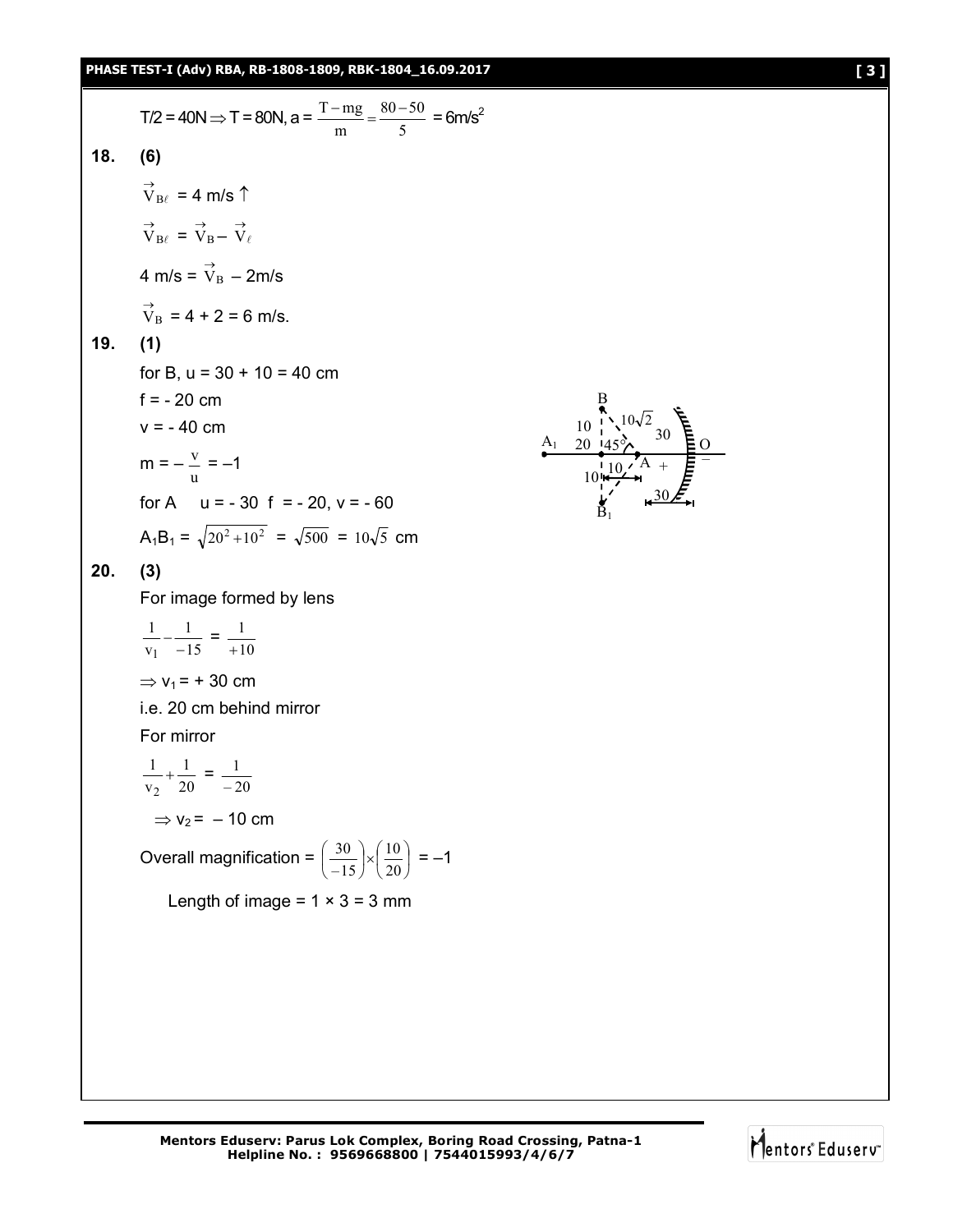| $[4]$ | PHASE TEST-I (ADV) RBA, RB-1808-1809, RBK-1804_16.09.2017                                                                                                 |
|-------|-----------------------------------------------------------------------------------------------------------------------------------------------------------|
|       | <b>CHEMISTRY</b>                                                                                                                                          |
| 21.   | (D)                                                                                                                                                       |
|       | $n_{H_2O} = \frac{pV}{RT} = 1.54$                                                                                                                         |
|       | $\frac{n_{MgSO_4\times H_2O}}{n_{H_2O}} = \frac{1}{x} = \frac{54.2}{(120+18x)\times 1.54}$                                                                |
|       | $x = 7$                                                                                                                                                   |
| 22.   | (C)                                                                                                                                                       |
|       | * Presence of two EWG and resonance stablisation makes (i) strongest acid                                                                                 |
|       | * In (ii), two NH <sub>2</sub> group acts as ERG through resonance after the loss of H <sup>+</sup> therefore loss of<br>H <sup>+</sup> is most difficult |
| 23.   | (D)                                                                                                                                                       |
|       | Due to -I effect of -OH group and also $3^{\circ}C^{\oplus} > 2^{\circ}C^{\oplus} > 1^{\circ}C^{\oplus}$ .                                                |
| 24.   | (B)                                                                                                                                                       |
| 25.   | (A)                                                                                                                                                       |
|       | $[H^+] = 10^{-3} M$                                                                                                                                       |
|       | So $[Ca^{2+}] = \frac{1}{2} \times 10^{-3}$ M                                                                                                             |
|       | Mass of<br>$Ca^{2+} = \frac{10^{-3}}{2} \times 40$                                                                                                        |
|       | So, mass of $Ca^{2+}$ ions in $10^6$ mL, hard water                                                                                                       |
|       | $=\frac{\frac{1}{2} \times 10^{-3} \times 40 \times 10^{6}}{2} = 20$<br>10 <sup>3</sup>                                                                   |
| 26.   | (A)                                                                                                                                                       |
|       | Molar mass of $x = 0.444 \times$ molar mass of y                                                                                                          |
|       | Molar mass of $x = 2.96 \times 12$                                                                                                                        |
|       | Molar mass of $y = \frac{2.96 \times 12}{0.444} = 80$                                                                                                     |
| 27.   | (B)                                                                                                                                                       |
|       | The redox reaction is:                                                                                                                                    |
|       | $Cr_2O_7^{2-} + 3SO_2 + 2H^+ \longrightarrow 2Cr^{3+} + 3SO_4^{2-} + H_2O$                                                                                |
|       |                                                                                                                                                           |
|       | Mentors Eduserv: Parus Lok Complex, Boring Road Crossing, Patna-1<br>Mentors Eduserv<br>Helpline No.: 9569668800   7544015993/4/6/7                       |

**Helpline No. : 9569668800 | 7544015993/4/6/7**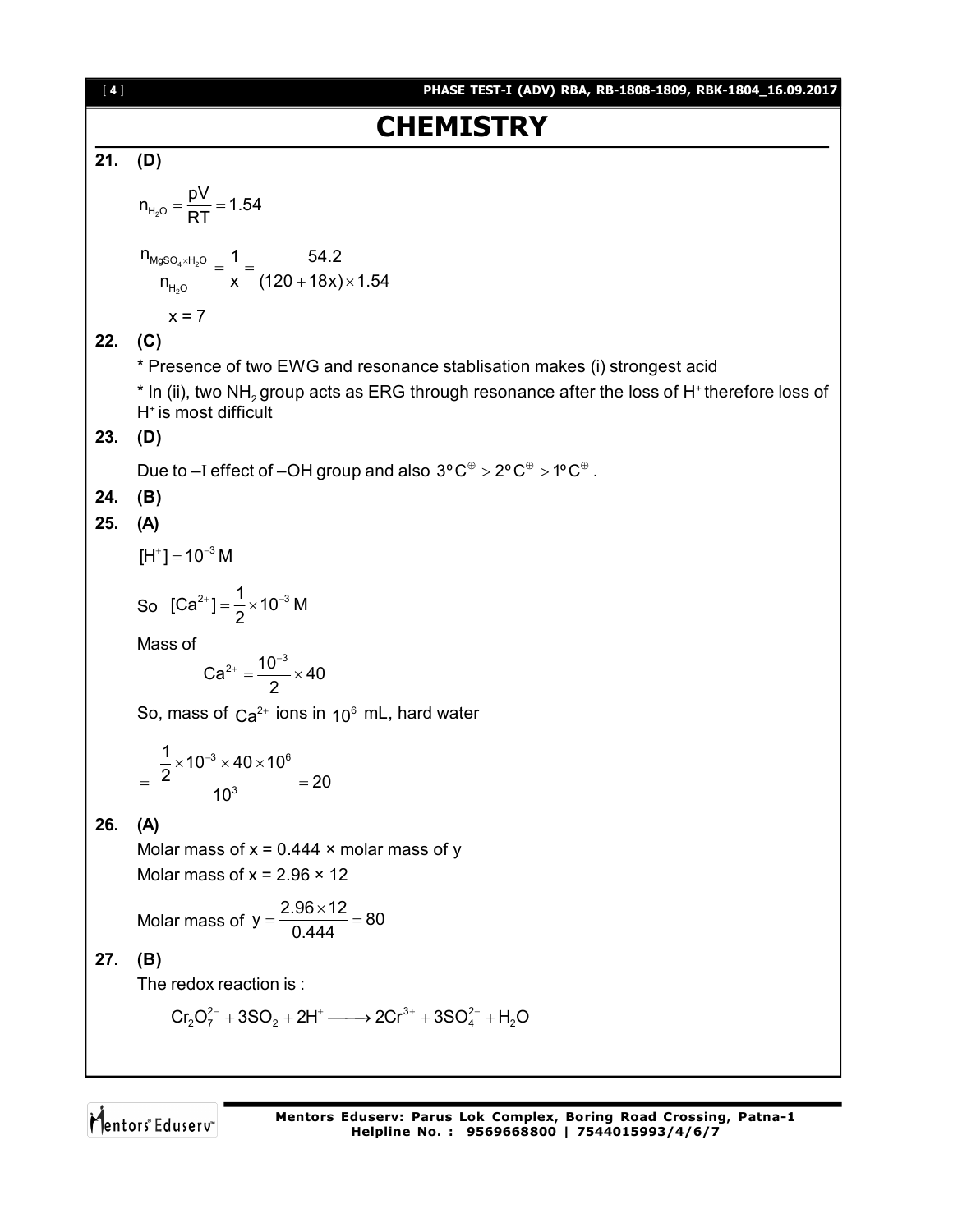|     | PHASE TEST-I (ADV) RBA, RB-1808-1809, RBK-1804_16.09.2017<br>[5]                                                                   |
|-----|------------------------------------------------------------------------------------------------------------------------------------|
| 28. | (C)                                                                                                                                |
| 29. | (B)                                                                                                                                |
|     |                                                                                                                                    |
|     | The hybridisation of atomic orbitals of nitrogen in $NO_2^*$ , $NO_3^-$ and $NH_4^+$ are : sp, sp <sup>2</sup> and sp <sup>3</sup> |
|     | respectively.                                                                                                                      |
| 30. | (C)                                                                                                                                |
|     | Because carbocation has two double bond in conjugation.                                                                            |
| 31. | (A), (B), (D)                                                                                                                      |
|     | Based on lattice energy                                                                                                            |
| 32. | (A), (B), (C)                                                                                                                      |
| 33. | (A, D)                                                                                                                             |
|     | Vapour pressure of liquid is only and only temperature dependent.                                                                  |
| 34. | (C), (D)                                                                                                                           |
| 35. | (A,B,D)                                                                                                                            |
|     | $(x = 0.1$ as $P_{AF} = 0.9$ atm)<br>$P_{\tau} = (1 + 3x) = 1 + 3 \times 0.1 = 1.3$ atm                                            |
|     | $\Delta P = 0.3$ atm or $76 \times 0.3$ cm of Hg                                                                                   |
|     | or $760 \times 0.3$ mm of Hg = 228 mm                                                                                              |
| 36. | (3)                                                                                                                                |
|     |                                                                                                                                    |
|     | $T - 300 = \frac{4-3}{100} (p-3)$                                                                                                  |
|     | P oc T                                                                                                                             |
|     | (400K, 4)                                                                                                                          |
|     | $T-300 = \frac{P}{100} - \frac{3}{100}$<br>P                                                                                       |
|     |                                                                                                                                    |
|     | Multiply by 100                                                                                                                    |
|     | $T \times 100 - 3 \times 10^4 = P - 3$                                                                                             |
|     |                                                                                                                                    |
|     | $P = 3 - 3 \times 10^4 + 100T$                                                                                                     |
|     | $\frac{dP}{dT} = 0 + 100 = 1 \times 10^2$                                                                                          |
|     |                                                                                                                                    |
|     | $x + y = 3$                                                                                                                        |
| 37. | (2)                                                                                                                                |
| 38. | (1)                                                                                                                                |
|     | Let 'a' moles of Sn in ore sample                                                                                                  |
|     | Eq. of $Sn^{2+}$ = Eq. of $K_2Cr_2O_7$                                                                                             |
|     |                                                                                                                                    |
|     |                                                                                                                                    |
|     |                                                                                                                                    |

Mentors<sup>e</sup> Eduserv<sup>-</sup>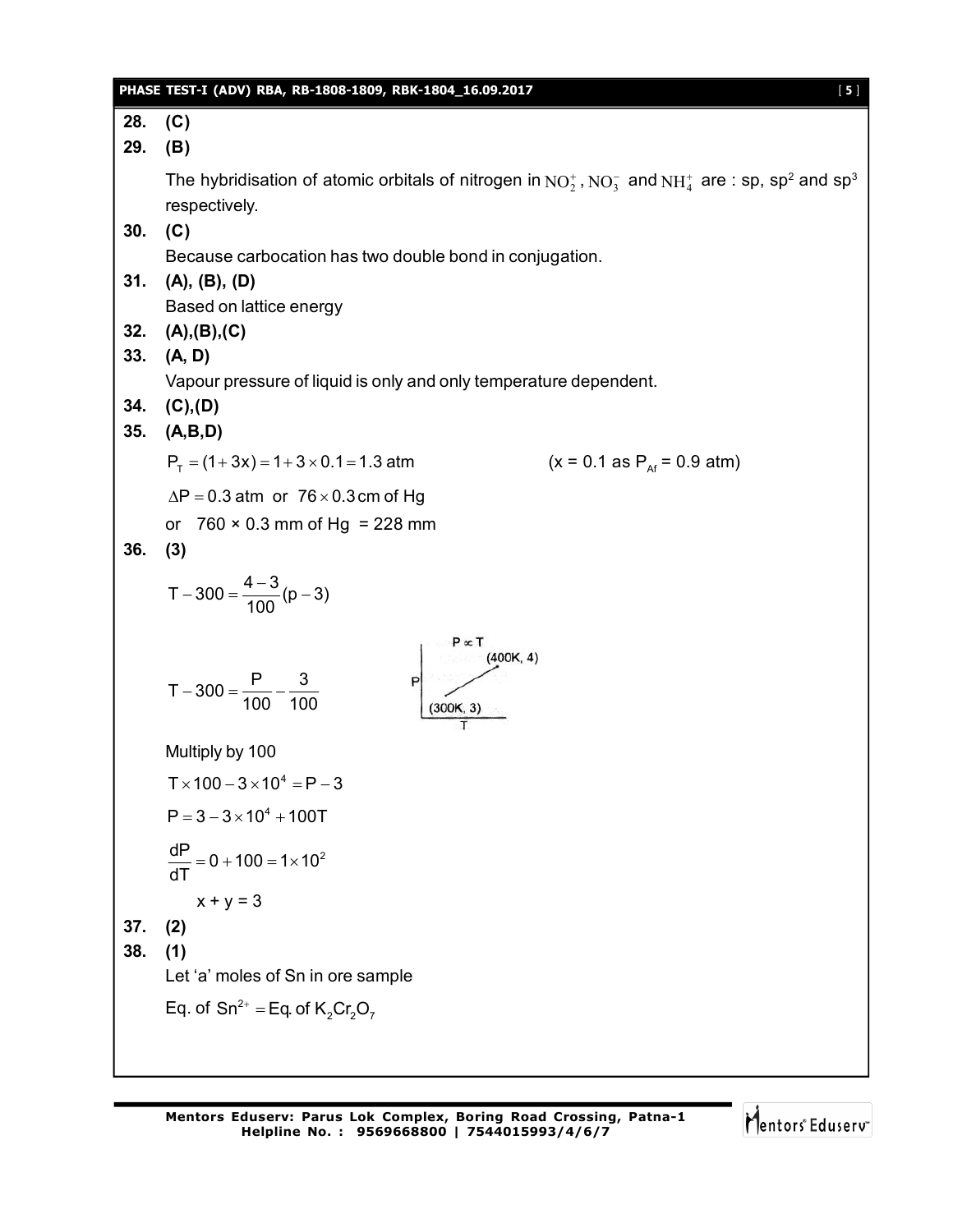### [ **6** ] **PHASE TEST-I (ADV) RBA, RB-1808-1809, RBK-1804\_16.09.2017**

$$
(a \times 2) = \left(\frac{2.5}{294}\right) \times \frac{1}{0.5} \times \frac{10}{1000} \times 6
$$
  
\na = 0.0051  
\nwt<sub>sn</sub> = 0.06g  
\n% by wt<sub>sn</sub> =  $\frac{0.06}{0.4} \times 100 = 15\% = x$   
\n $\frac{x}{15} = 1$   
\n39. (2)  
\nH<sub>15</sub>C-C-C-C-H<sub>3</sub>  
\n $H_1C-C-C-C-CH_3$   
\n $H_1CH_3$   
\n $H_1C-C-C-C-CH_3$   
\n $H_1CH_3$   
\n $H_1CH_1$   
\n $H_1CH_3$   
\n $H_1CH_1$   
\n $H_1CH_1$   
\n $H_1CH_1$   
\n $H_1CH_1$   
\n $H_1CH_1$   
\n $H_1CH_1$   
\n $H_1CH_1$   
\n $H_1CH_1$   
\n $H_1CH_1$   
\n $H_1CH_1$   
\n $H_1CH_1$   
\n $H_1CH_1$   
\n $H_1CH_1$   
\n $H_1CH_1$   
\n $H_1CH_1$   
\n $H_1CH_1$   
\n $H_1CH_1$   
\n $H_1CH_1$   
\n $H_1CH_1$   
\n $H_1CH_1$   
\n $H_1CH_1$   
\n $H_1CH_1$   
\n $H_1CH_1$   
\n $H_1CH_1$   
\n $H_1CH_1$   
\n $H_1CH_1$   
\n $H_1CH_1$   
\n $H_1CH_1$   
\n $H_1CH_1$   
\n $H_1CH_1$   
\n $H_1CH_1$   
\n $H_1CH_1$   
\n<

Mentors<sup>e</sup> Eduserv<sup>-</sup>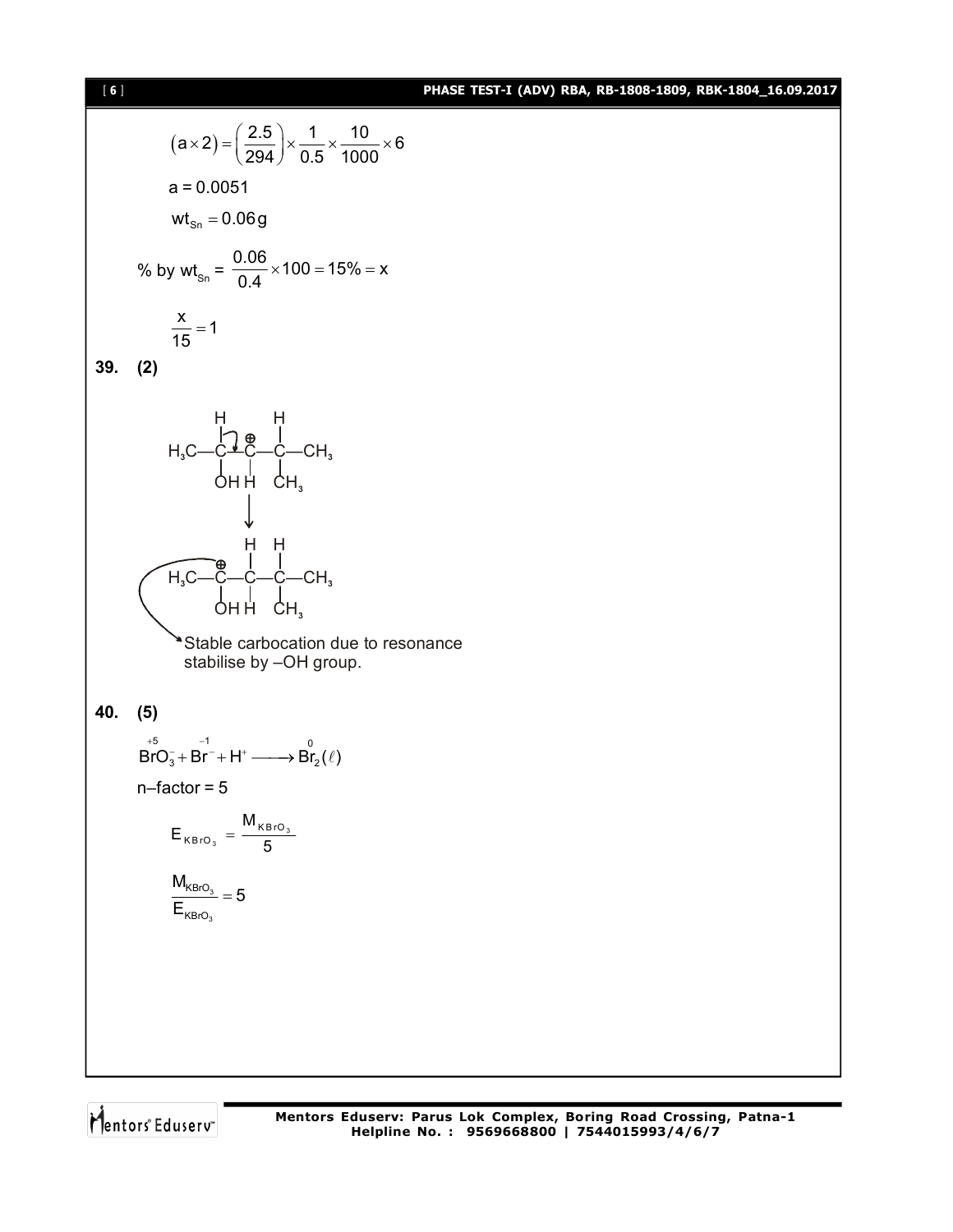

Mentors Eduserv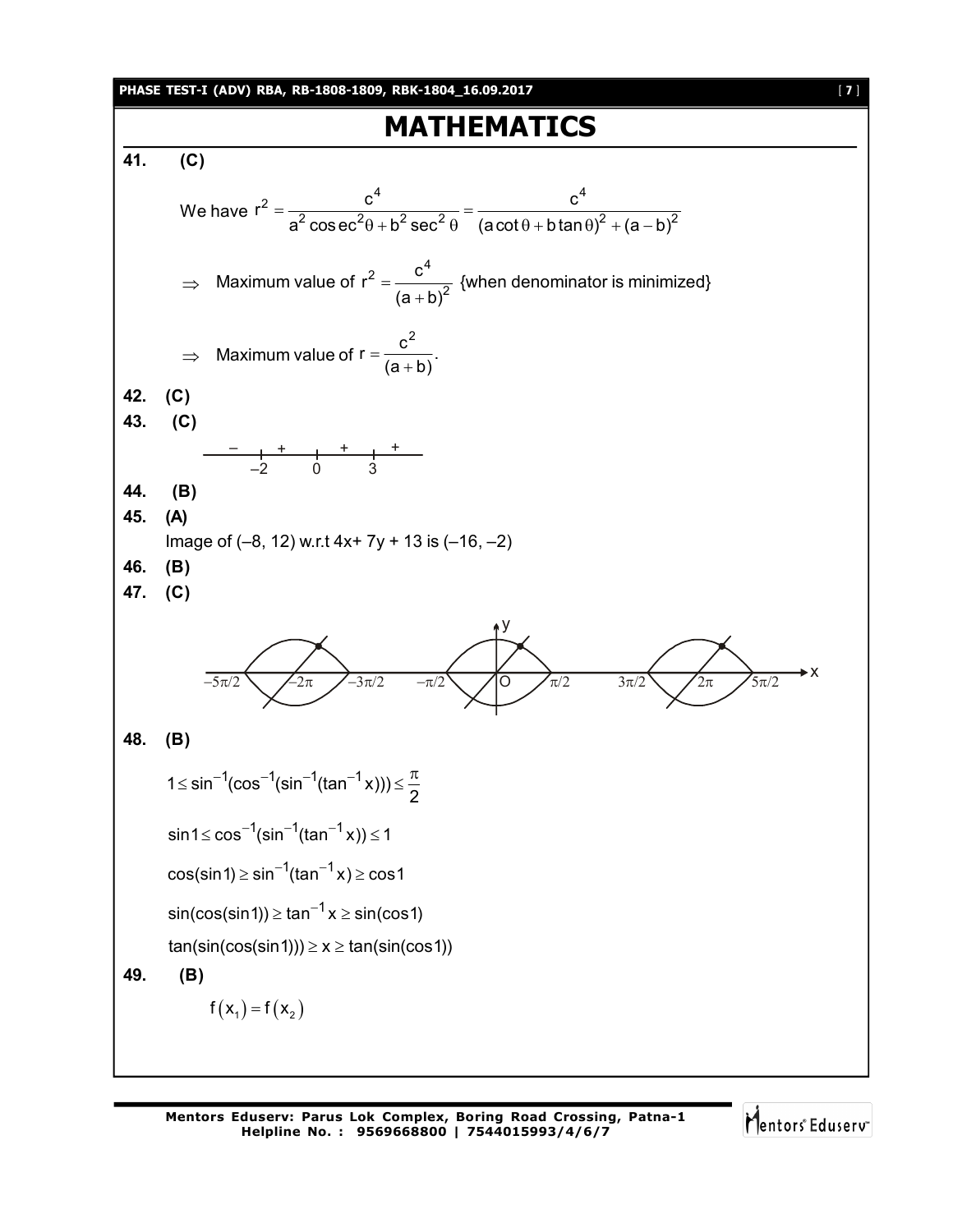[ **8** ] **PHASE TEST-I (ADV) RBA, RB-1808-1809, RBK-1804\_16.09.2017**

 $1 - \cdots - 2$ 1  $\frac{11}{2}$  $x_1 - m$   $x_2 - m$  $x_1 - n$   $x_2 - n$  $=$  $\Rightarrow$   $x_1 = x_2 \Rightarrow f(x)$  is one-one Let  $f(x) = y = \frac{x-m}{x-n} \Rightarrow x = \frac{m-ny}{1-y} \Rightarrow y \ne 1$ x – n 1– y  $y = \frac{x + 12}{2} \Rightarrow x = \frac{11 + 13}{4} \Rightarrow y \neq 1$  $\Rightarrow$  not onto **50. (B)**  $g(x) = 1 + x - [x] \ge 1 \forall x \in R$  $f(g(x)) = 1 \quad \forall x \in R$ **51. (B)** When (i)  $P = 0$  then it has infinte solution (0, 6)  $y = -4x$   $\qquad \qquad y = 4x$ y O x (ii) if  $-4 < P < 0$  or  $0 < P < 4$  then it intersect at 2 points (iii)  $P \ge 4$  or  $P \le -4$  then it has only one solution **52. (A,C)**  $\cos^{-1} x = \tan^{-1} x \Rightarrow x \in [0,1]$ tan<sup>-1</sup>  $\left| \frac{\sqrt{1-x^2}}{2} \right|$  = tan<sup>-1</sup> x x  $-1\left(\frac{\sqrt{1-x^2}}{1-x}\right) = \tan^{-1}$  $\begin{pmatrix} x \\ y \end{pmatrix}$  $\Rightarrow x^2 = \sqrt{1-x^2} \Rightarrow x^4 + x^2 - 1 = 0$  $x^2 = \frac{\sqrt{5}-1}{2}$ 2  $=\frac{\sqrt{5}-\sqrt{2}}{2}$ **53. (A,B,C,D)**  $sin^2x - cos^2x = -cos2x \le 1$  $\frac{6}{5}$   $\left(\frac{1}{5}\sin x + \frac{1}{5}\cos x\right)$ 5  $\sqrt{2}$   $\sqrt{3}$  $\left(\frac{1}{\sqrt{2}}\sin x + \frac{1}{\sqrt{3}}\cos x\right) = \frac{\sqrt{3}}{\sqrt{5}}\sin x + \frac{\sqrt{2}}{\sqrt{5}}\cos x$ 5 5  $^{+}$  $=$  sinx . sin $\phi$  + cosx cos $\phi$  where sin $\phi$  = 3  $\frac{1}{5}$ , cos  $\phi =$ 2 5  $= cos(x - \phi) \le 1$ =  $\cos^6 x + \sin^6 x = (\cos^2 x)^3 + (\sin^2 x)^3$ = 1 – 3 sin<sup>2</sup>x cos<sup>2</sup>x = 1 –  $\frac{3}{4}$ 4  $(sin2x)^2$ 

Mentors<sup>®</sup> Eduserv<sup>®</sup>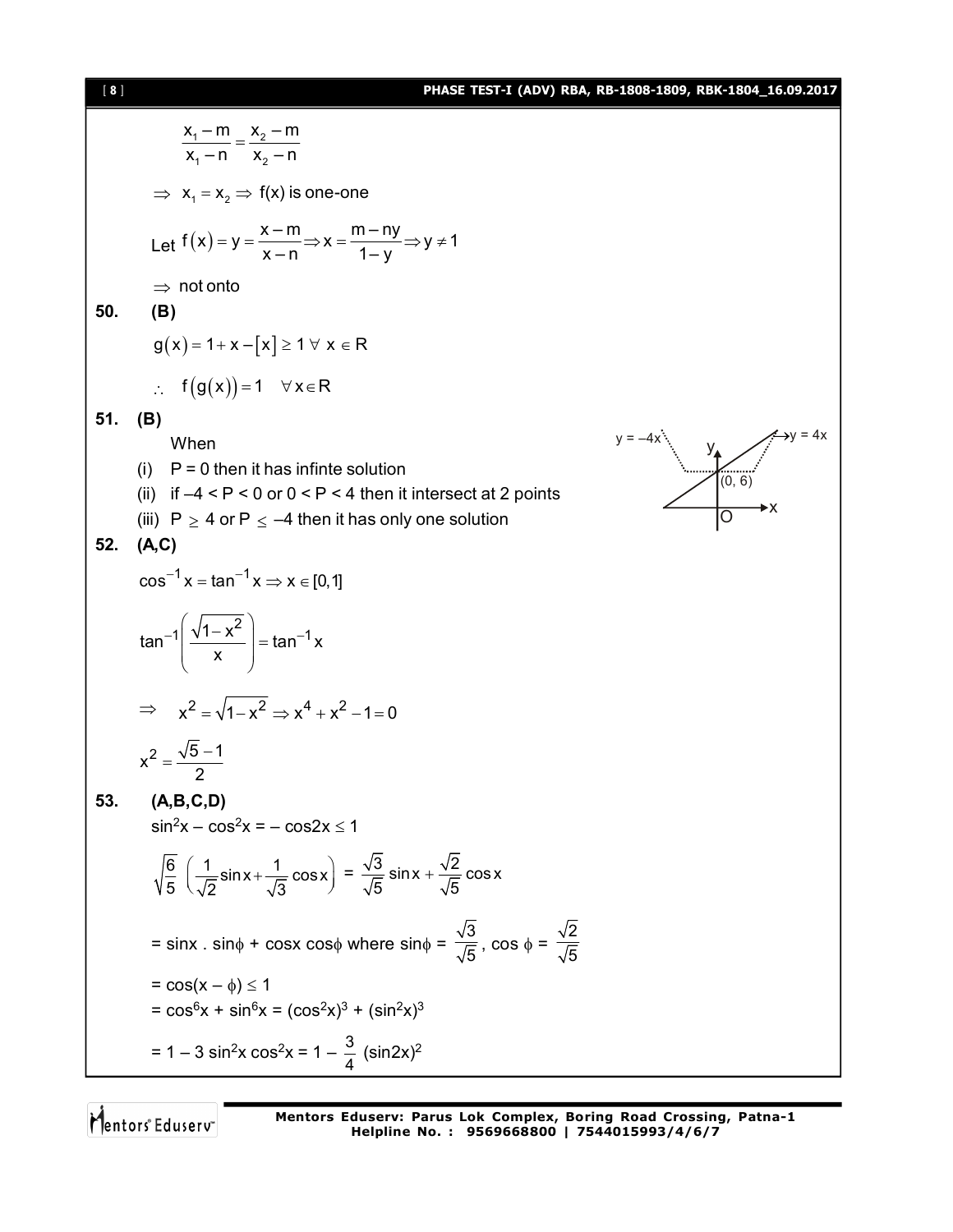#### **PHASE TEST-I (ADV) RBA, RB-1808-1809, RBK-1804\_16.09.2017** [ **9** ]

 $= < 1$ =  $\cos^2 x + \sin^2 x = 1 - \frac{(\sin 2x)^2}{4}$  $\frac{2n}{4}$   $\leq$  1 **54. (A,B)**  $AC = \sqrt{3^2 + 4^2} = 5$ The midpoint P of AC =  $\left(\frac{1}{2}, -1\right)$ 2  $=\left(\frac{1}{2},-1\right)$ 'm' of  $AC = \frac{4}{2}$  : 'm' of  $BD = \frac{3}{4}$ tan  $3 \qquad \qquad 4$  $=$   $\frac{1}{2}$   $\therefore$  'm' of BD =  $\frac{3}{2}$ tan $\theta$ -B or D =  $\left(\frac{1}{2} \pm \frac{5}{2} \cos \theta, -1 \pm \frac{5}{2} \sin \theta\right)$  $\therefore$  B or D =  $\left(\frac{1}{2} \pm \frac{5}{2} \cos \theta, -1 \pm \frac{5}{2} \sin \theta\right)$ **55. (A, B)** We have,  $x^2 + (a - 1)x +$ 1  $\frac{1}{4}$  = a  $\frac{1}{2}$ . (a  $\in$  R) Now, sum of roots =  $\sin \theta$  +  $\cos \theta$  = 1 – a ... (1) Product of roots =  $\sin \theta \cdot \cos \theta =$  $1 - 2a$ 4  $\frac{-2a}{4}$  ... (2) Also,  $(1)^2 \Rightarrow 1 + \frac{1-2a}{2} = (1-a)^2$ 2  $+\frac{1-2a}{2} = (1-a)^2 \Rightarrow 2a^2 - 2a - 1 = 0 \Rightarrow a = \frac{2 \pm \sqrt{4+8}}{4} = \frac{1 \pm \sqrt{3}}{2}$ 4 2  $=\frac{2\pm\sqrt{4+8}}{4}=\frac{1\pm\sqrt{4+1}}{2}$ But,  $a = \frac{1 + \sqrt{3}}{2}$ 2  $=\frac{1+\sqrt{3}}{2}$  (Rejected as from (1), (sin $\theta$  + cos $\theta$ ) cannot be –ve, because 0 <  $\theta$  <  $\frac{\pi}{2}$ )  $\Rightarrow$  a= $\frac{1-\sqrt{3}}{2}$ 2  $=$  $\frac{1-$ So, from (1), (sin $\theta$  + cos $\theta$ ) = 2 3 2  $\frac{1}{2} + \frac{\sqrt{3}}{2}$   $\Rightarrow$   $\theta = 30^{\circ}$  or 60°. Ans.] **56. (4)**  $S =$ 1  $\frac{1}{\cos \alpha}$  + 2cos cos2  $\alpha$  $\frac{\alpha}{\alpha}$  = 2sin $\alpha$  2cos 2sin  $\alpha$  cos  $\alpha$  cos 2  $\frac{\alpha}{\alpha}$  +  $\frac{2\cos\alpha}{\alpha}$  $\frac{\sin \alpha}{\alpha \cos \alpha} + \frac{\cos \alpha}{\cos 2\alpha} =$ 2sin $\alpha$  2cos sin2 $\alpha$  cos2  $\frac{\alpha}{\alpha} + \frac{2\cos\alpha}{\alpha}$  $\alpha$  cos2 $\alpha$  = 2 · 2(sin  $\alpha\cos2\alpha$  +  $\cos\alpha\sin2\alpha$  ) 2sin 2 $\alpha$  cos 2  $\alpha \cos 2\alpha$  +  $\cos \alpha \sin 2\alpha$  )  $\frac{\cos \alpha + \cos \alpha \sin 2\alpha}{\cos 2\alpha} = 4 \frac{\sin 3\alpha}{\sin 4}$ sin4  $\alpha$  $\frac{\pi}{\alpha}$  = 4 **Ans.** if  $\alpha = \frac{\pi}{7}$  $\pi$ 

**Mentors Eduserv: Parus Lok Complex, Boring Road Crossing, Patna-1 Helpline No. : 9569668800 | 7544015993/4/6/7**

Mentors Eduserv